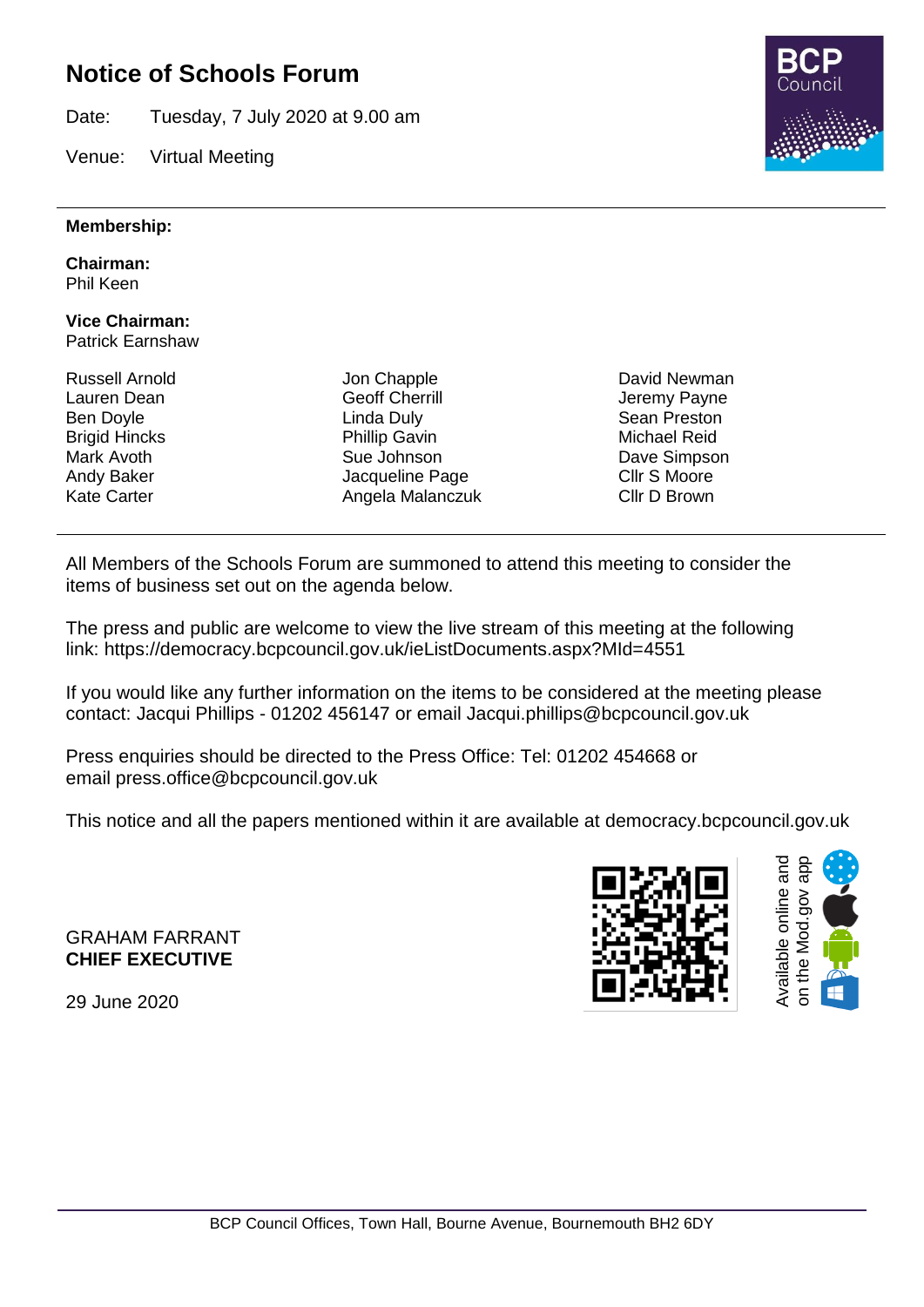# AGENDA

Items to be considered while the meeting is open to the public

| 1. | <b>Introduction</b>                                                                                                                                                                                                                                                                                                                                                                                                                   |           |
|----|---------------------------------------------------------------------------------------------------------------------------------------------------------------------------------------------------------------------------------------------------------------------------------------------------------------------------------------------------------------------------------------------------------------------------------------|-----------|
| 2. | <b>Apologies for Absence</b>                                                                                                                                                                                                                                                                                                                                                                                                          |           |
|    | To receive any apologies for absence.                                                                                                                                                                                                                                                                                                                                                                                                 |           |
| 3. | <b>Declarations of Interest</b>                                                                                                                                                                                                                                                                                                                                                                                                       |           |
|    | To receive any declarations of disclosable pecuniary interests from Forum<br>Members/Officers in matters appearing on the agenda.                                                                                                                                                                                                                                                                                                     |           |
| 4. | <b>Minutes of the Previous Meeting</b>                                                                                                                                                                                                                                                                                                                                                                                                | $5 - 10$  |
|    | To confirm the minutes of the previous meeting, held on 17 January 2020,<br>as a correct record.                                                                                                                                                                                                                                                                                                                                      |           |
| 5. | <b>Public Issues</b>                                                                                                                                                                                                                                                                                                                                                                                                                  |           |
|    | If you would like to raise anything for consideration at the upcoming schools<br>forum meeting please contact the meeting clerk<br>jacqui.phillips@bcpcouncil.gov.uk, no later than Thursday 2 <sup>nd</sup> July. The<br>Chair to the Forum will decide whether this should be considered at the<br>meeting under Any Other Business, and you will be contacted in a timely<br>manner to notify you of the outcome of this decision. |           |
| 6. | <b>Dedicated Schools Grant Outturn 2019-20</b>                                                                                                                                                                                                                                                                                                                                                                                        | $11 - 16$ |
|    | The report considers the end of year position for the DSG budget 2019-20<br>at a net deficit of £1 million.                                                                                                                                                                                                                                                                                                                           |           |
|    | There is an overspend of £1.9 million from pressures within the High Needs<br>Block, but this is partially offset by funding adjustments relating to prior<br>years (£0.6m), and savings in other blocks (£0.3 million).                                                                                                                                                                                                              |           |
|    | The resulting accumulated deficit at 31 March 2020 is £4.6 million with this<br>required to be carried forward and recovered from future DSG allocations.                                                                                                                                                                                                                                                                             |           |
| 7. | Looked After Children Pupil Premium Arrangements 2020-21                                                                                                                                                                                                                                                                                                                                                                              | $17 - 26$ |
|    | To take a decision whether to agree the arrangements for 2020-21                                                                                                                                                                                                                                                                                                                                                                      |           |
| 8. | <b>COVID response and funding</b>                                                                                                                                                                                                                                                                                                                                                                                                     | $27 - 28$ |
|    | 1. The government have implemented a number of financial support<br>packages for education providers.                                                                                                                                                                                                                                                                                                                                 |           |
|    | 2. This report provides a summary of the most significant support<br>available, and an overview of local financial policy that has been<br>implemented.                                                                                                                                                                                                                                                                               |           |